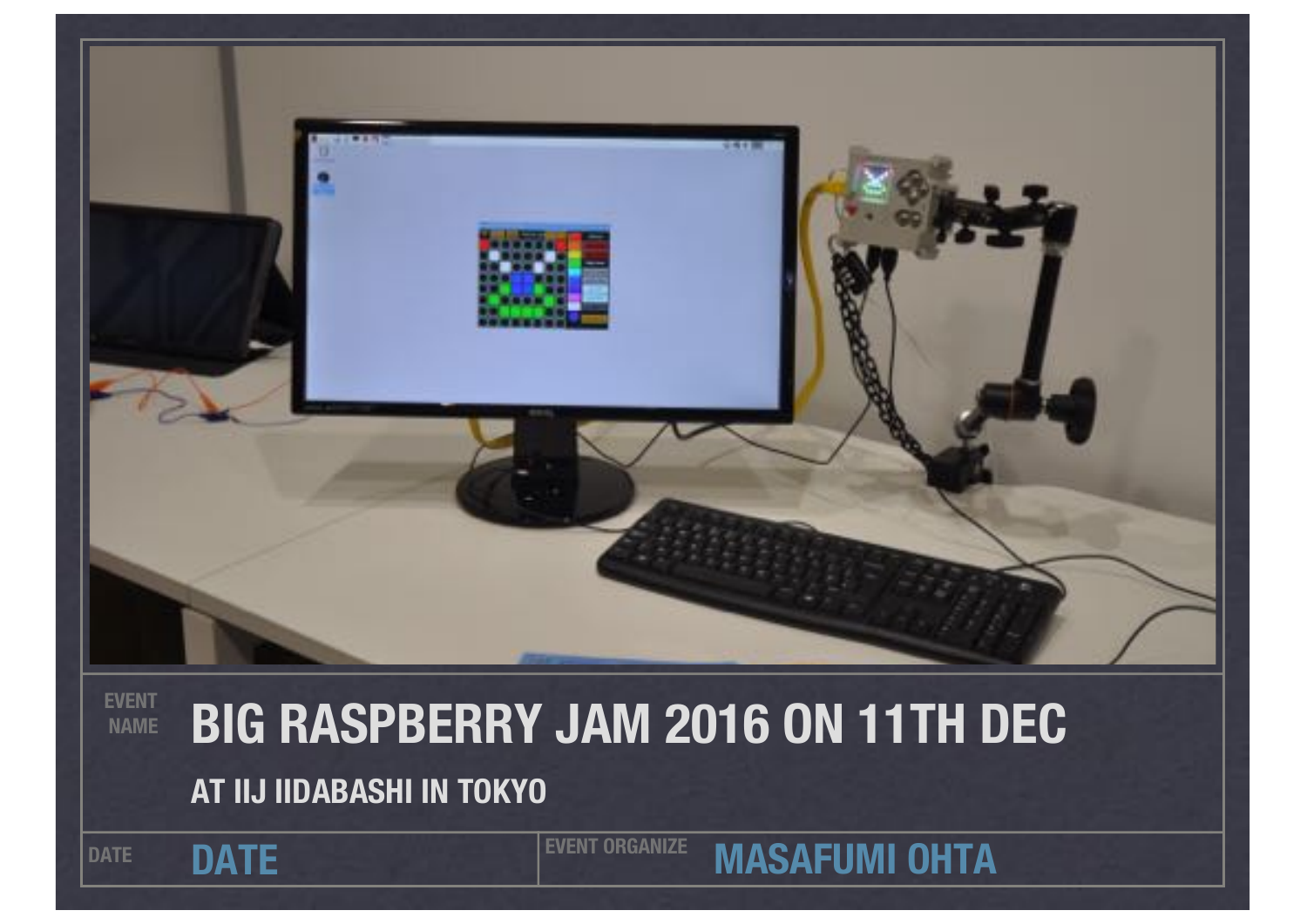### **the event purpose**

- **• Japanese Raspberry Pi Community Welcomes Eben and Liz again and network each other.**
- **• To dig up Raspberry Pi newbies.**
- **• Let Eben, Liz and Japanese Users know the great Japanese Raspberry Pi projects and spread those projects to all over the world.**
- **• Inform Raspberry Pi's future to Japanese Users.**
	- **- Raspberry Pi will be made in Japanese Factory (Sony Inazawa)**
	- **- Raspberry Pi UG will start helping Japanese Translation for Raspberry Pi Foundation (Official website..etc)**
	- **- etc..(Raspberry Pi Zero,Pi 2 v1.2 announcement (if RS can permit we talk about that))**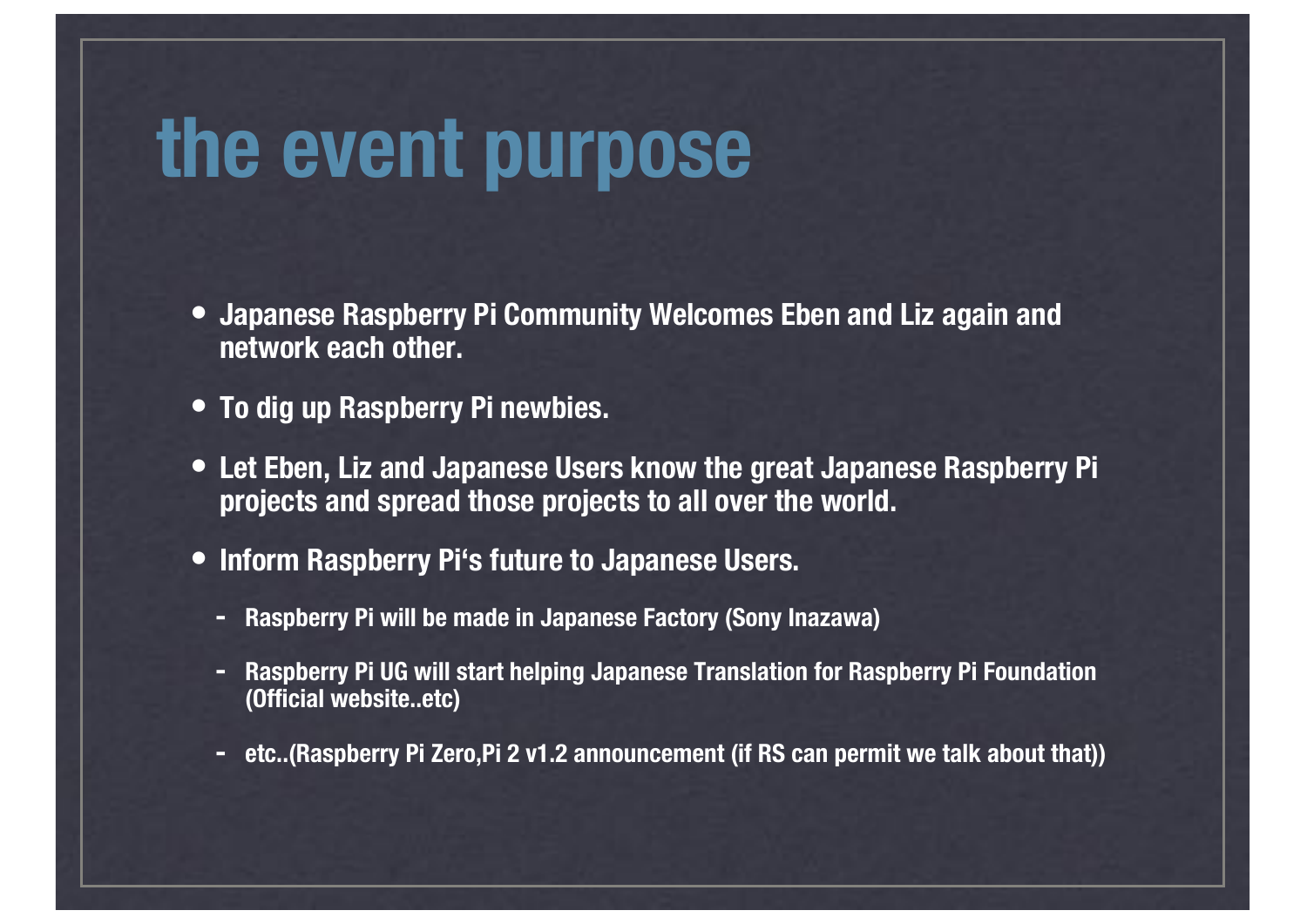

#### **VENUE:INTERNET INITIATIVE JAPAN INC(IIJ) IIDABASHI OFFICE.**

**IT IS VERY NEAR TO JR IIDABASHI STATION (ABOUT 11MIN FROM SHINJUKU STATION BY TRAIN)**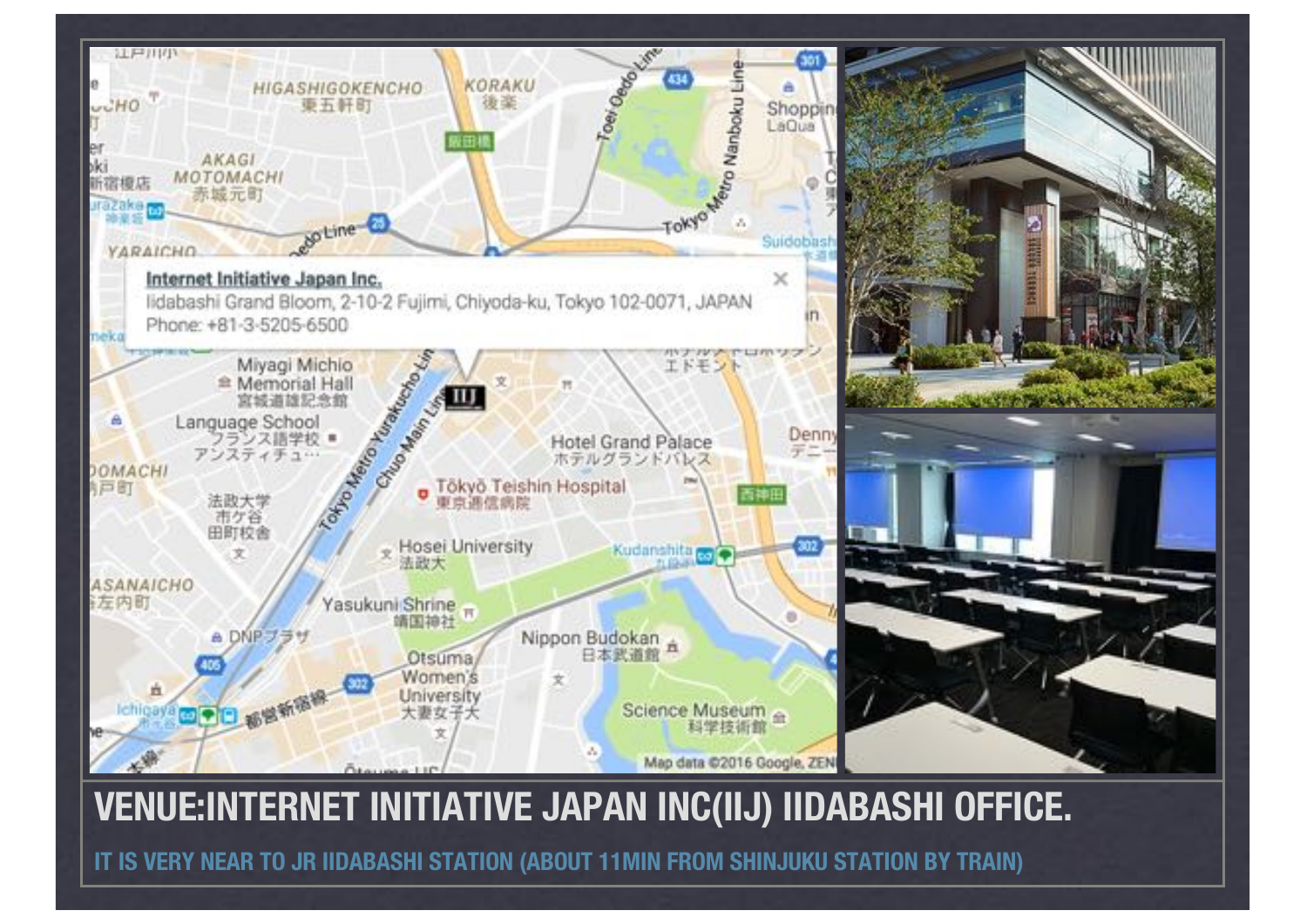### **IIJ Meeting Room in IIdabashi**

- **• Capable to hold huge events; e.g. over 200 people** 
	- **- This is the biggest meeting room, Japanese OSS community can rent for the event as well.**
- **• 12+ booths to exhibit for attendees**
- **• Capable to hold the reception at the meeting room**
- **• Very convenient location in terms of public transportation**
	- **- very near to JR Iidabashi station and easy to access from Tokyo and Shinjuku station.**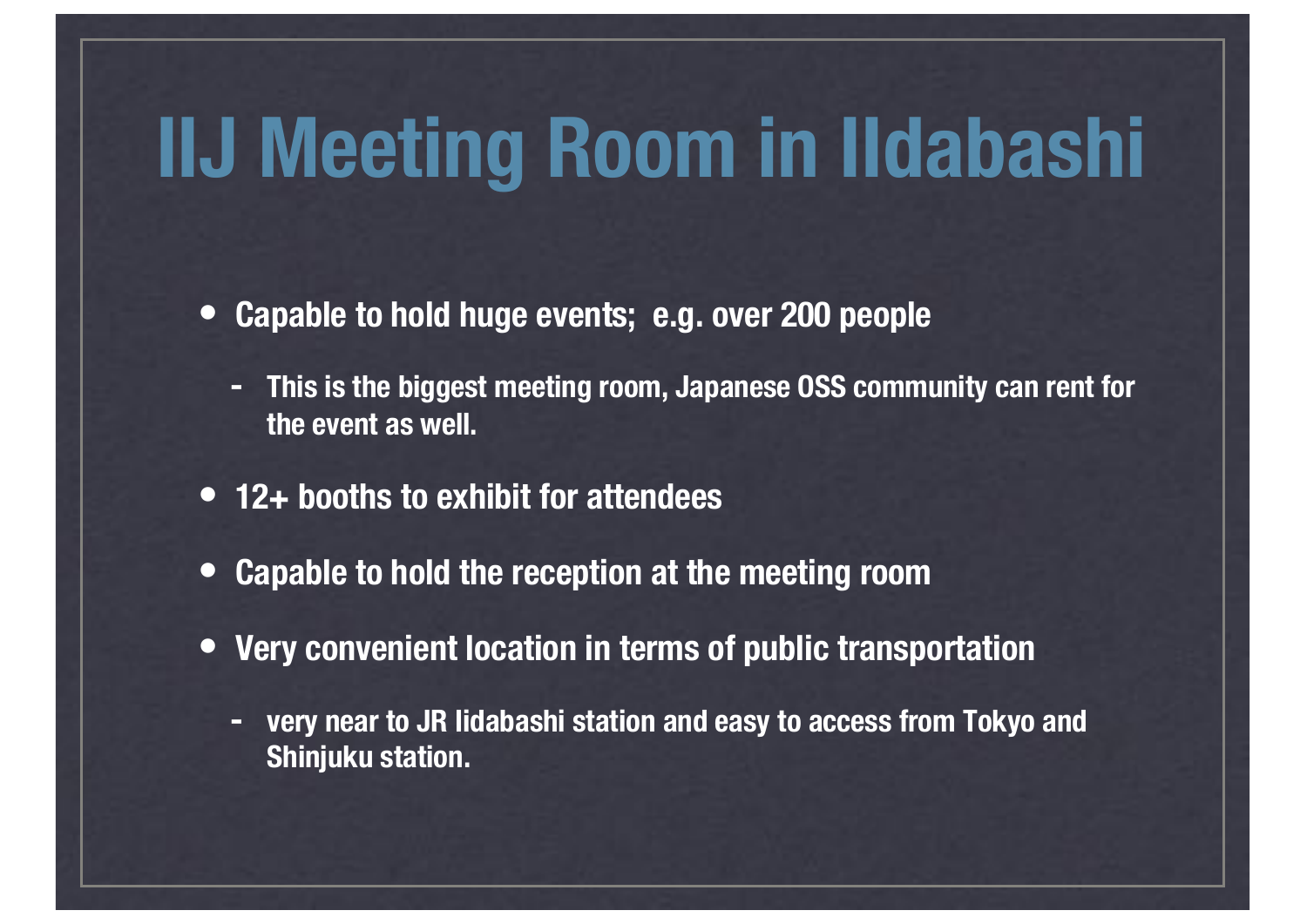### **Event contents**

- **• We'd like Eben to give 'Keynote' for Japanese Raspberry Pi Users**
- **• I and RS Japan choose Japanese remarkable Projects and ask each of those projects' owners to give a talk as a session.**
- **• We will hold Lighting Talks session so that attendees can introduce their projects to other attendees, Eben and Liz.**
	- **- Whoever comes first will be served first as a speaker (will call for at the event)**
- **• We will have some booths for exhibiting Japanese Raspberry Pi projects to other attendees, Eben and Liz.**
	- **- Calling for the exhibitor (but a couple of booths are reserved by RS Japan (Sony,YAMAHA and some media would exhibit))**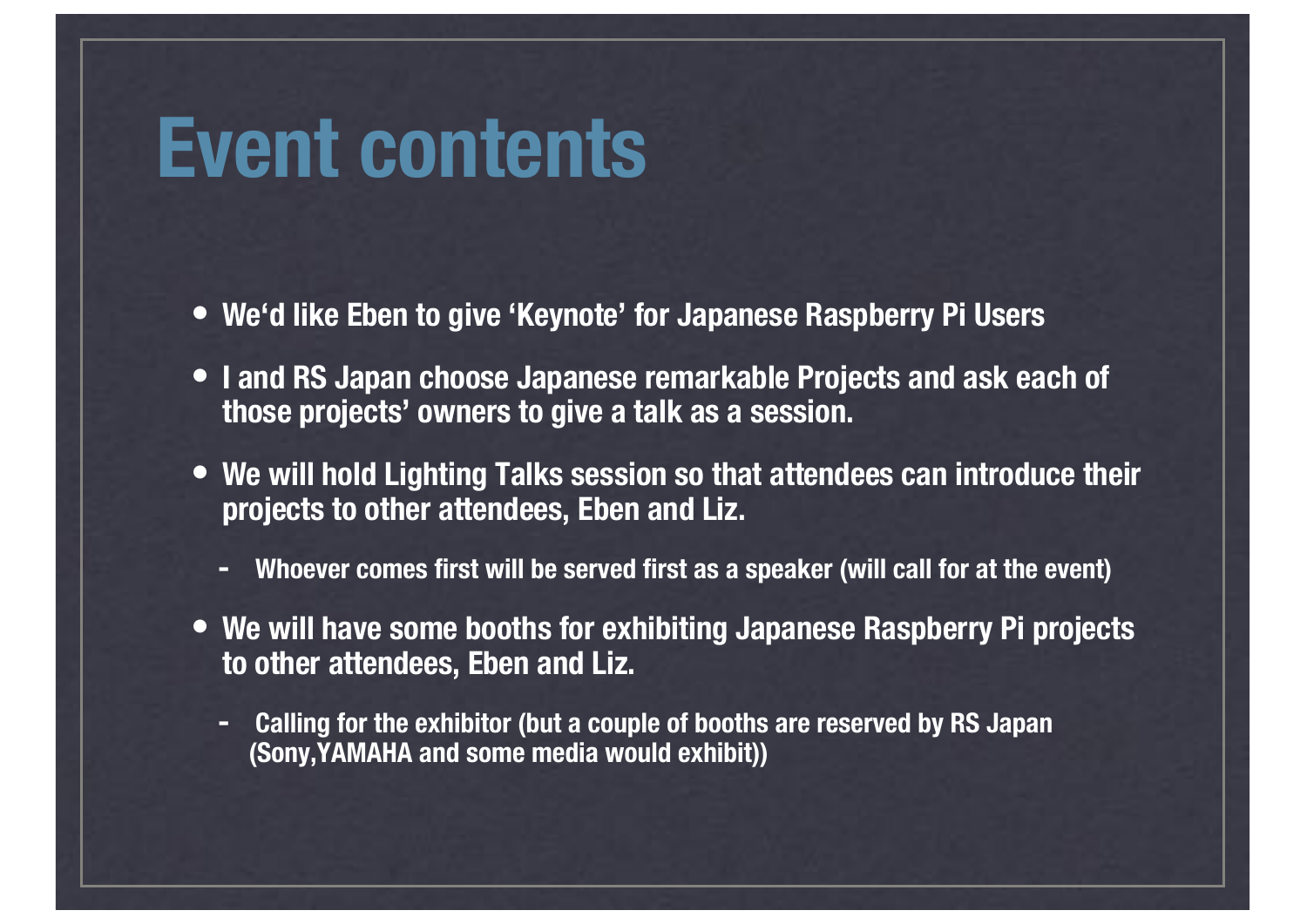## **SPEAKERS INTRODUCTION**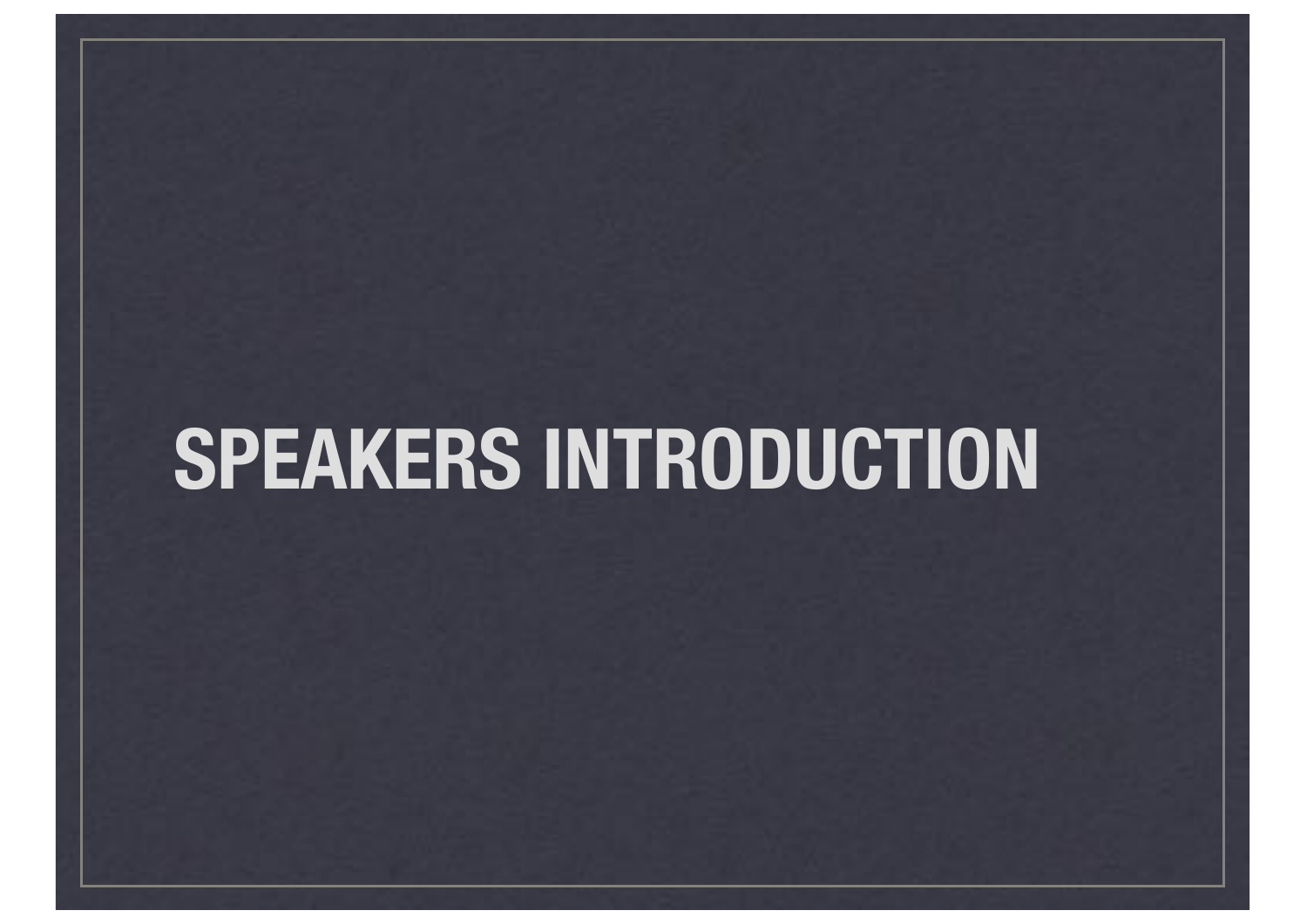#### **TAISUKE FUKUNO CEO OF JIG.JP CREATOR OF ICHIGO JAM**

**He is a creator of mini-basic computer named 'IchigoJam' and he puts big effort to teach children programming with his IchigoJam as his project. Currently he is trying another project - IchigoJam basic-based OS to OSS to port to Raspberry Pi (Zero). he will present his success stories with IchigoJam and his new project 'IchigoJam OS for Raspberry Pi'**

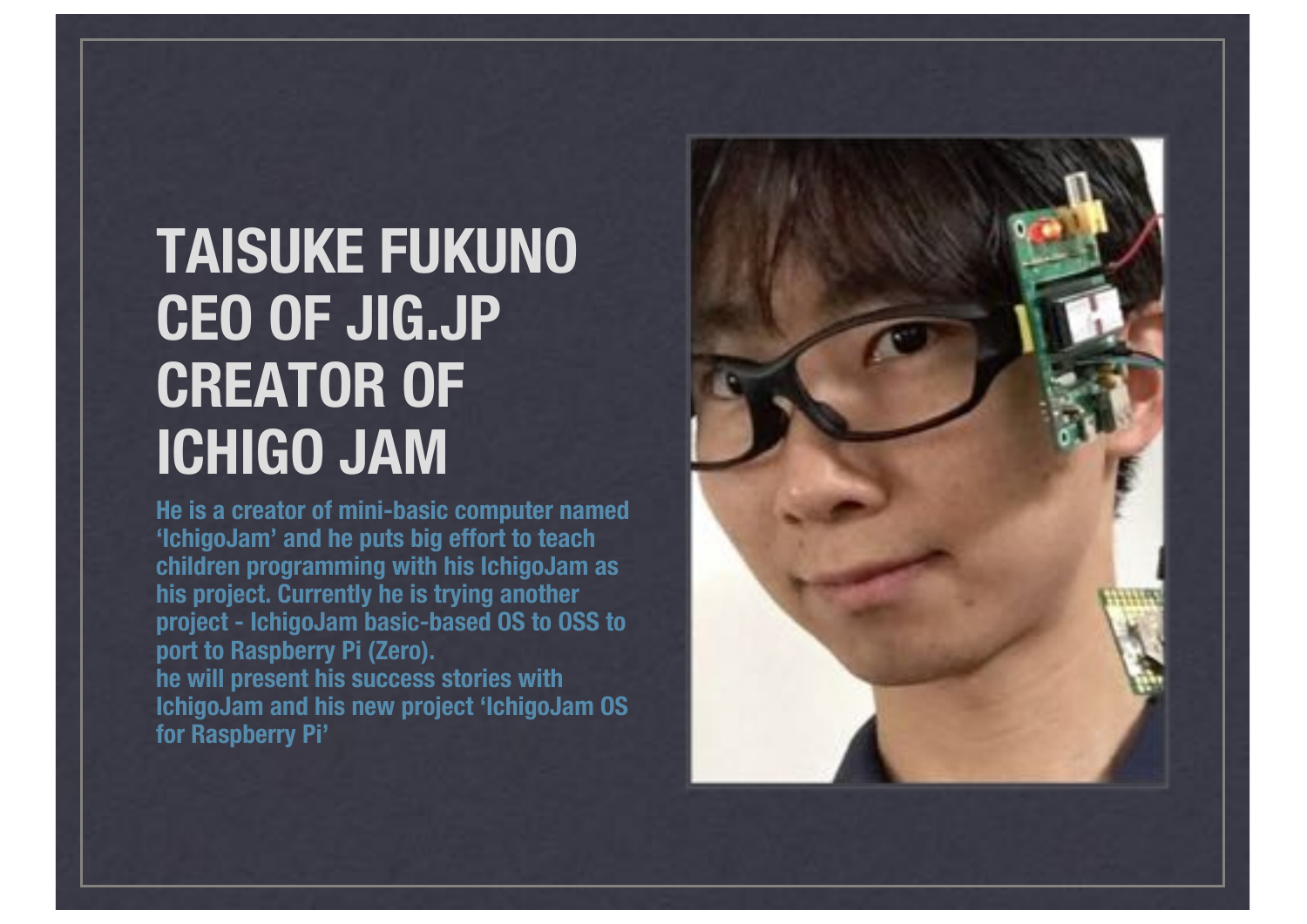### **TOMOKATSU MATSUI SERNIOR ENGINEER SORACOM**

**Soracom is now a 'global' LTE MVNO carrier for IoT business. and they have several solutions using Raspberry Pi with their IoT SIM. Tomokazu's been holding many hand-on-labs using Raspberry Pi with their SIM to expand their IoT business.**

**he will present their Soracom solution focused on Raspberry Pi.**

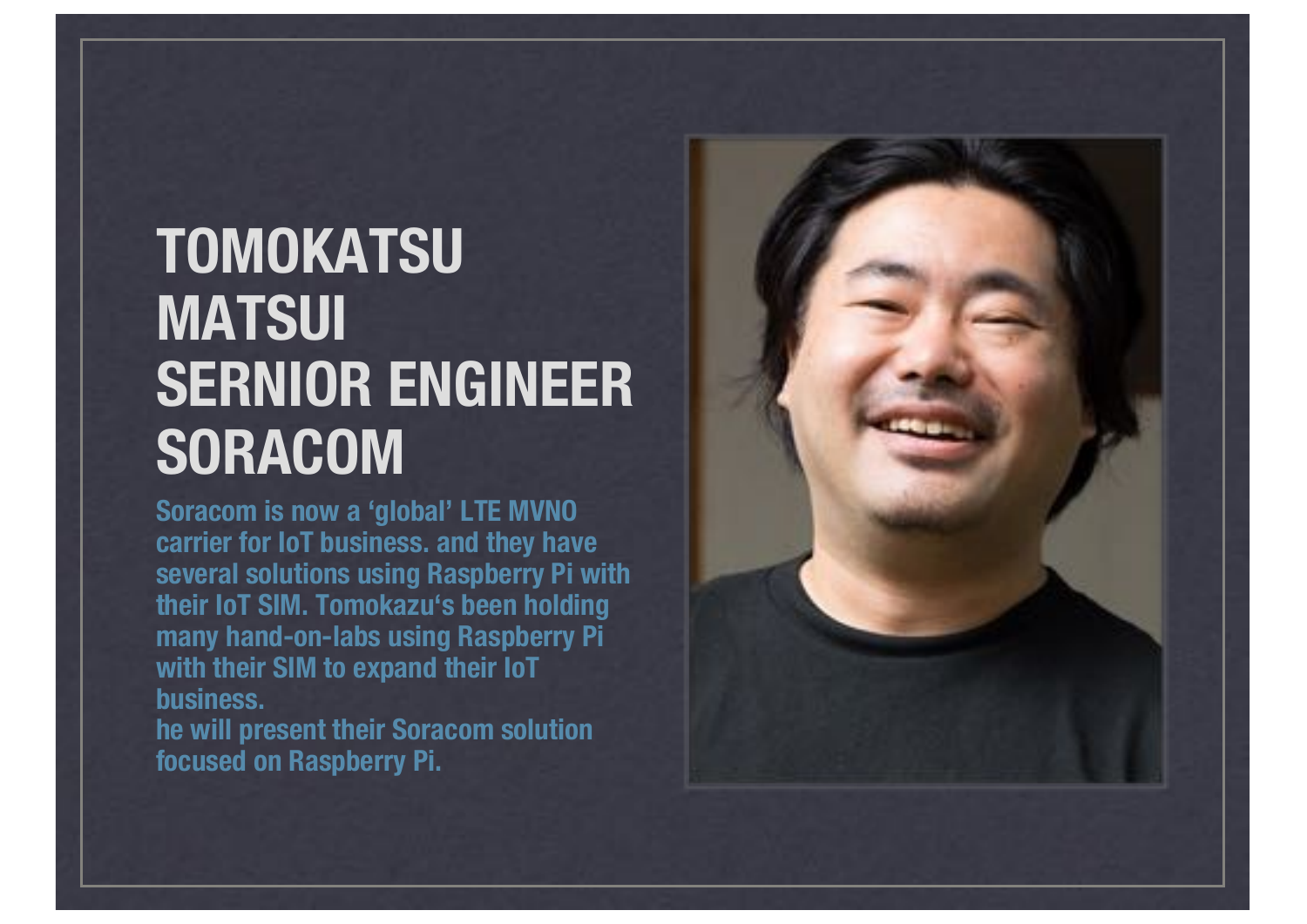### **SOTA ISHIWATARI CEO OF KIRAKU CREATOR OF RAPIRO**

**Sota is a hugely famous Japanese kickstarter successor with his Raspberry Pi based Robot 'RAPIRO' - Eben loves it. Most of Japanese Raspberry Pi Users know his project has spread to all over the world. He will present his success history with RAPIRO and a new Robot project.**

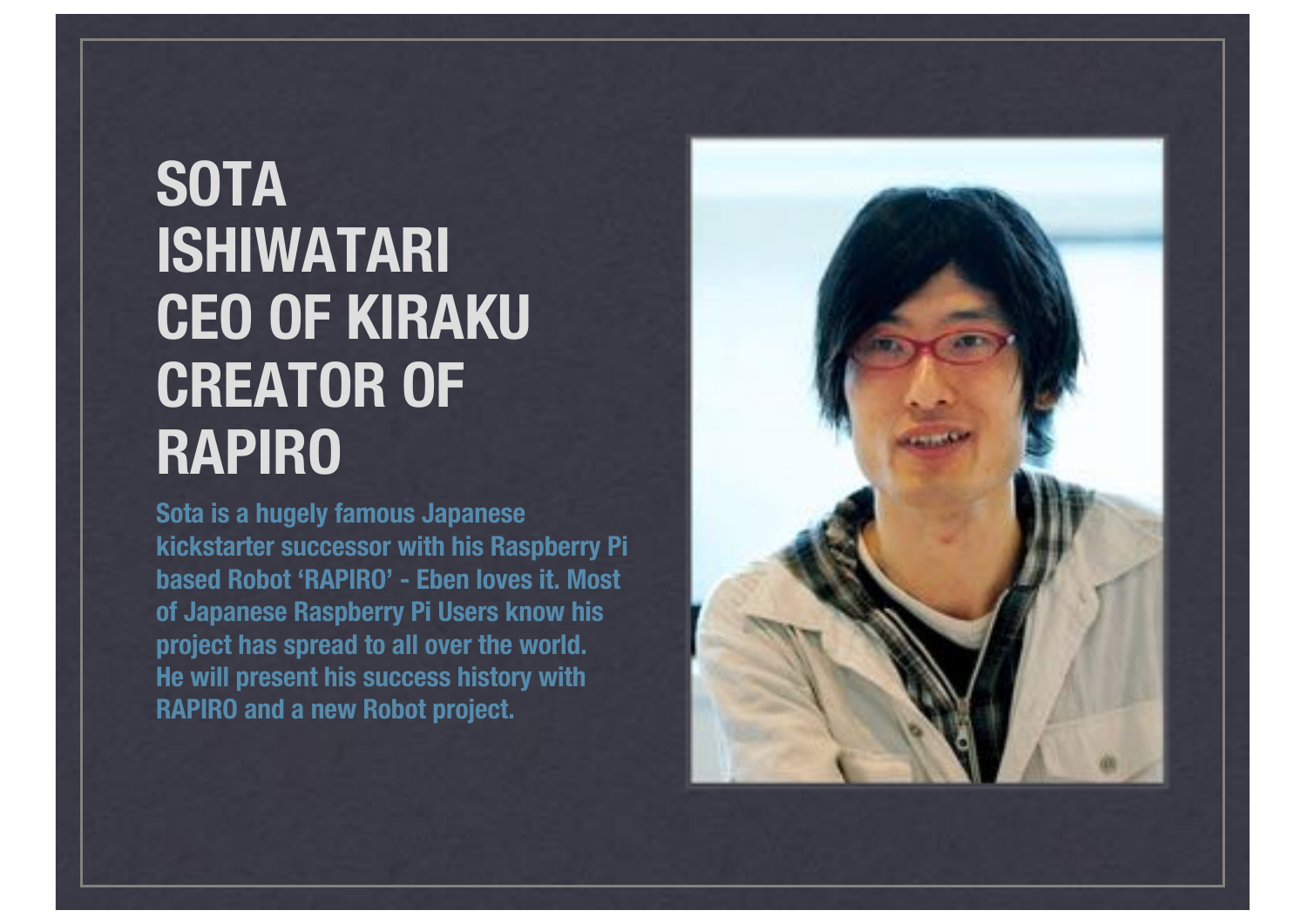### **SONY TBD(Recommended by RS)**

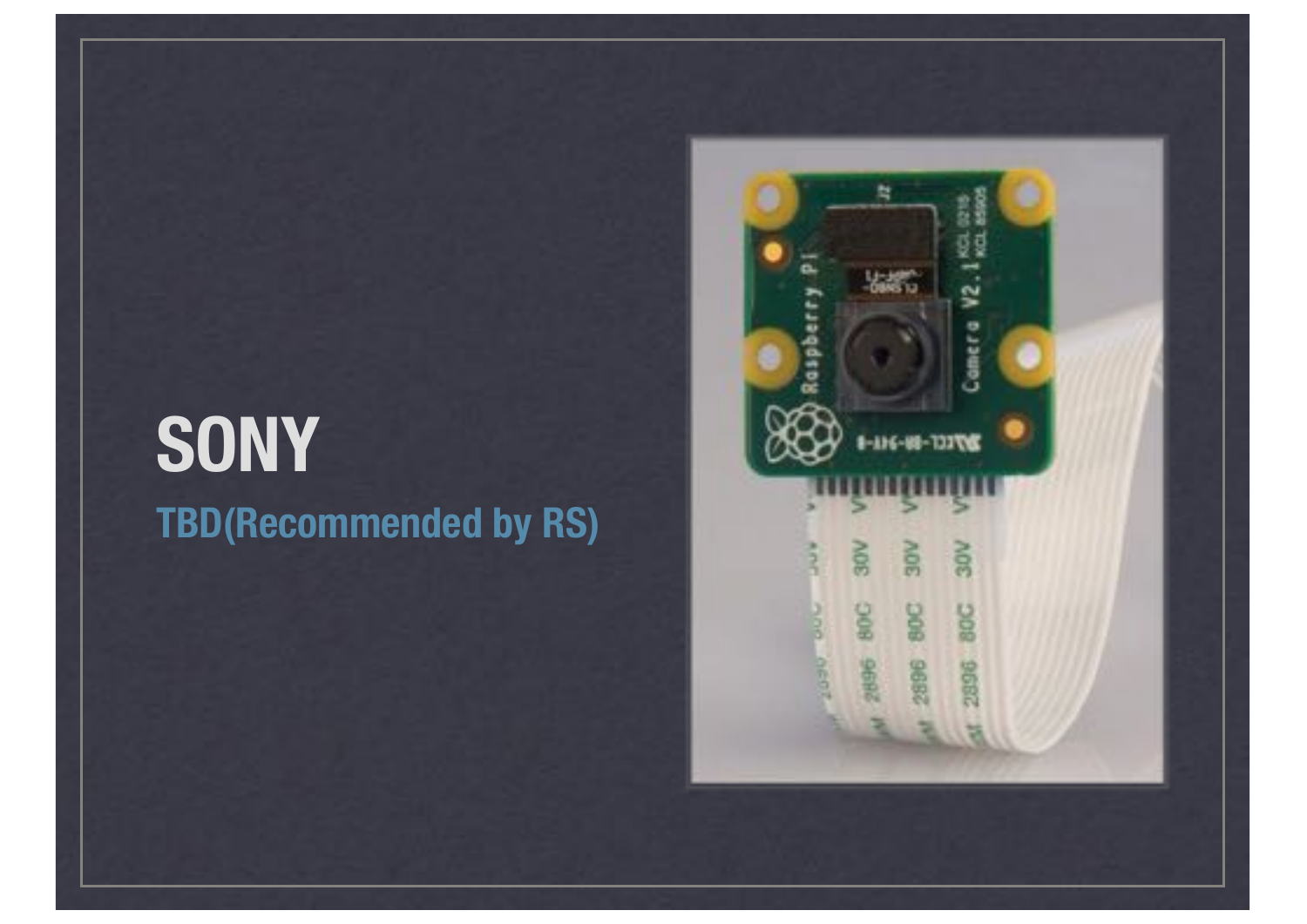#### **AKIRA 'AKKIE' OUCHI EJECT COMMAND USERS GROUP**

**Akira is really famous with (** ՞ਊ ՞**), he is trying not only 'Eject' but also many electric DIY projects with Raspberry Pi. Pimonori has introduced Akkis's project with Raspberry Pi on their youtube program , thus Akkie became the 'most' famous Japanese Raspberry Pi creator in the world. He will present his 'cool' and latest Raspberry Pi project..(** ՞ਊ ՞**)?!**

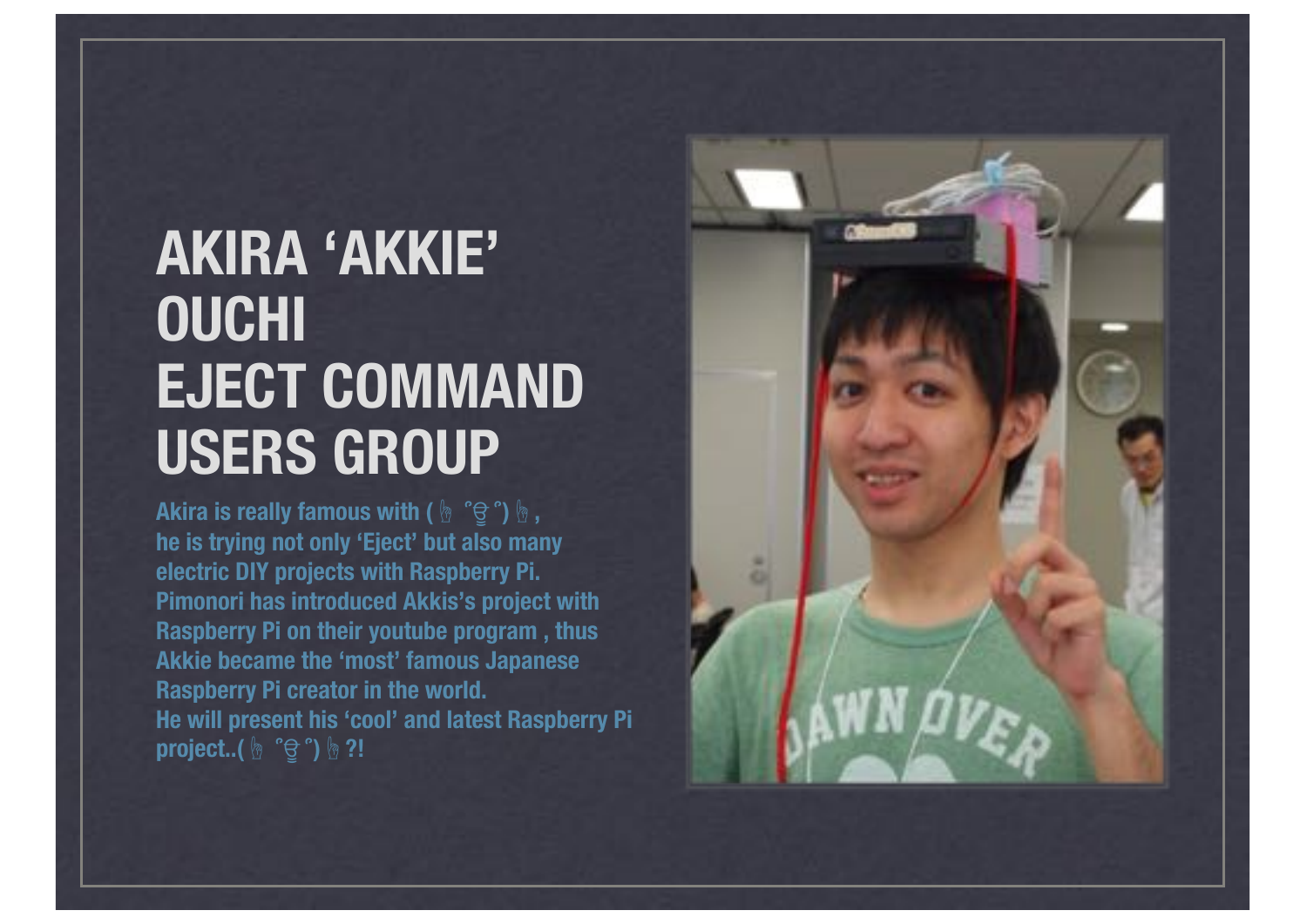## **Program**

| 12:30              | <b>Door Open</b>                                 |
|--------------------|--------------------------------------------------|
| $13:00 - 13:10$    | <b>Opening and introduction by Masafumi Ohta</b> |
| $13:10 - 14:10$    | <b>Keynote by Eben Upton</b>                     |
| $14:20\sim$ 14:50  | <b>IchigoJam project by Taisuke Fukuno</b>       |
| $14:55 \sim 15:25$ | <b>Soracom solution by Tomokatsu Matsui</b>      |
| $15:25 \sim 15:40$ | <b>break 15mins</b>                              |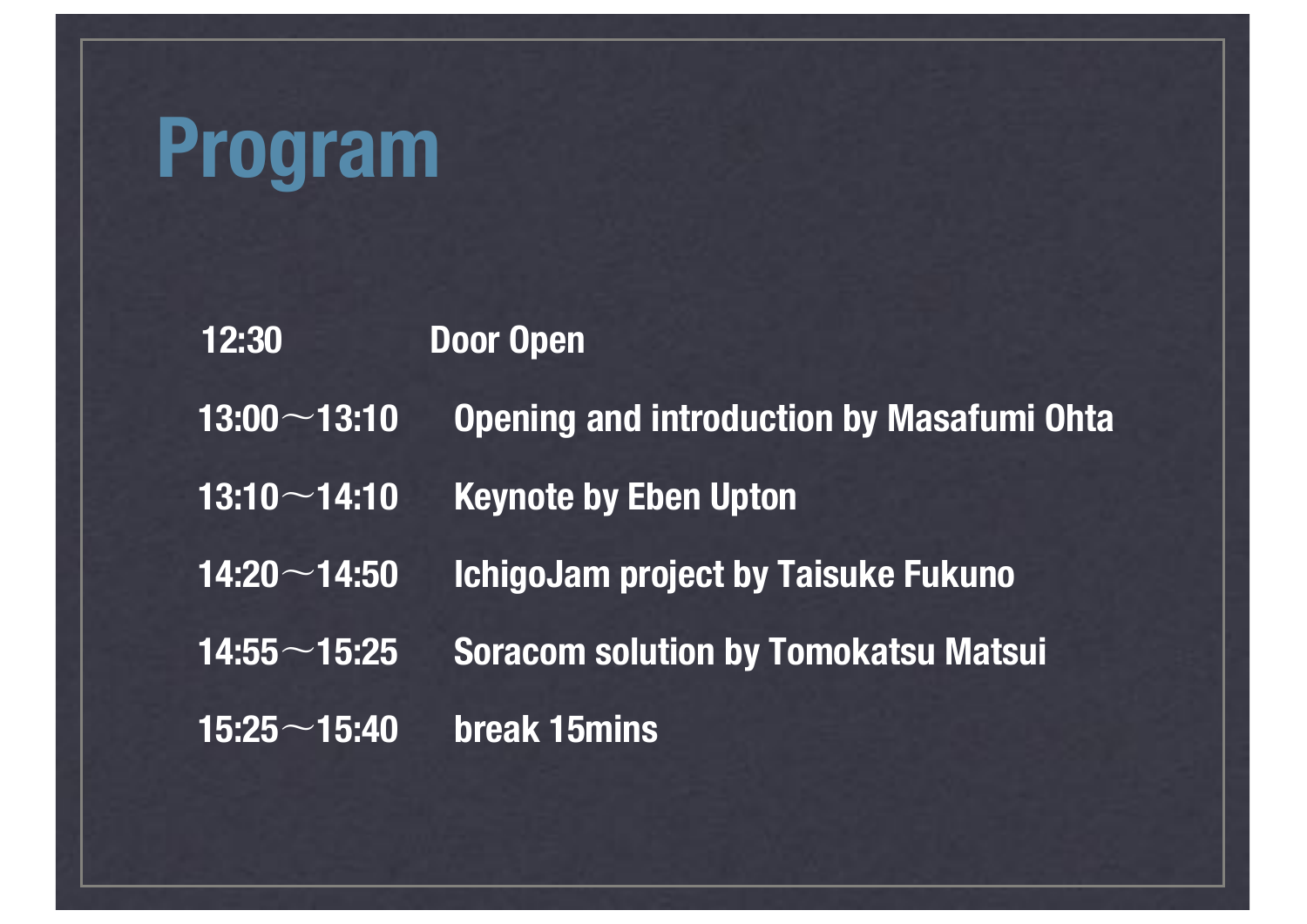# **Program(cont'd)**

|                                                      | 15:40 $\sim$ 16:10 TBD by Sony                                   |
|------------------------------------------------------|------------------------------------------------------------------|
| $16:15\!\sim\!16:45$                                 | <b>RAPIRO story and new project by Souta Ishiwatari</b>          |
| $16:50 - 17:20$                                      | <b>Eject ( @ "g") &amp; and some DIY projects by Akkie Ouchi</b> |
| $17:25 \sim 17:50$                                   | <b>Lightning Talks</b>                                           |
| $17:50\hspace{-0.08cm}\widehat{}\hspace{0.18cm}7:50$ | <b>Closing and introduce Raspberry Pi productsmore</b>           |
|                                                      | by Hiroto Miyahara of RS Japan                                   |
| $18:00 - 19:00$                                      | <b>Reception for attendees Eben and Liz.</b>                     |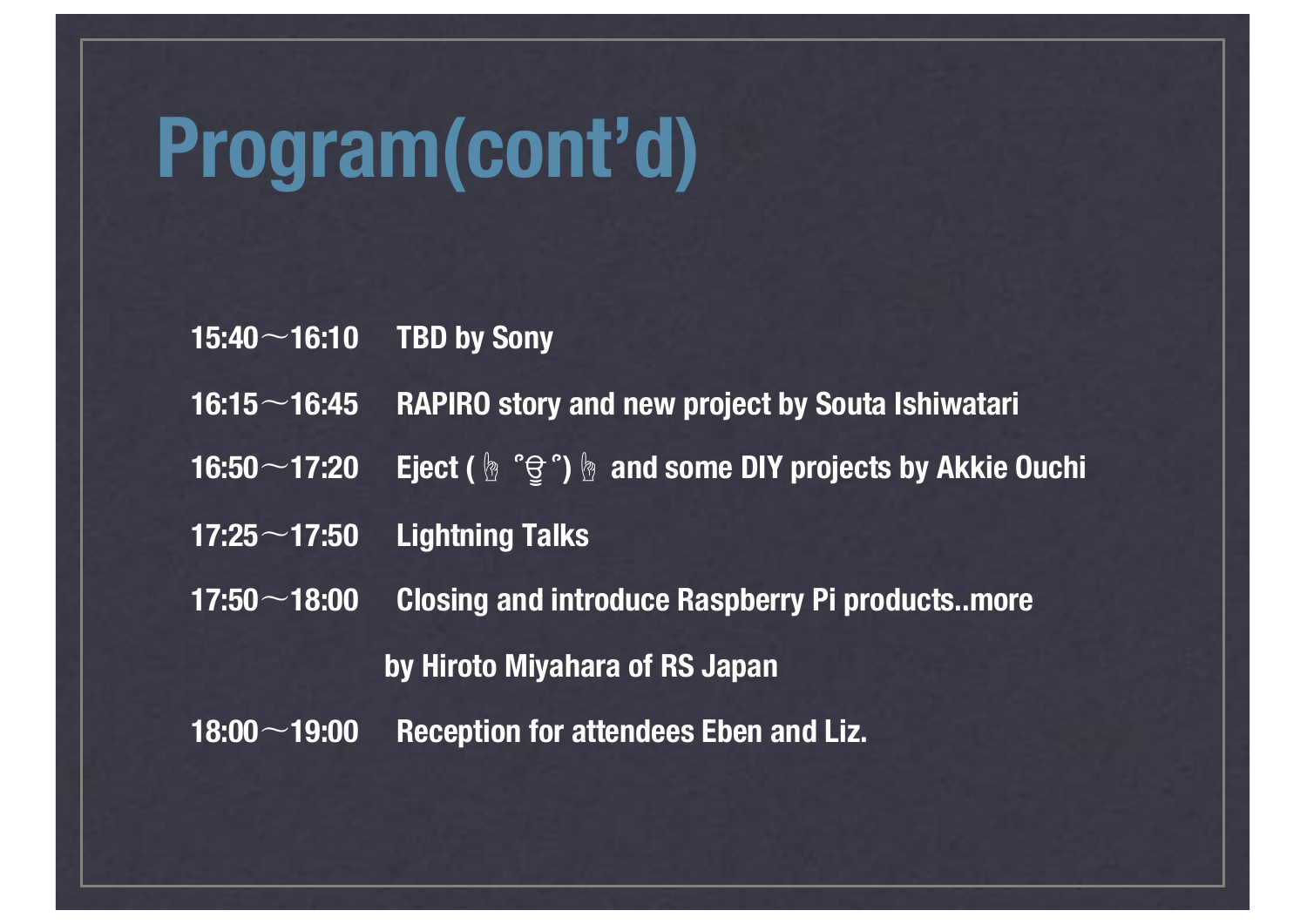### **Other information**

- **• We will help and support with translators and English speaking volunteers for Eben and Liz.**
	- **- We will entrust the event management to begi.net, which is a famous OSS event management company - they mainly manage OpenSource conference in Japan.**
	- **- We users group members and volunteers mainly help Eben and Liz at the event.**
	- **- We will have a lounge for Eben and Liz to feel comfortable and safe.**
- **• We will take Eben and Liz to the venue from the hotel they will stay (same as the past event in 2013).**
- **• if Liz is staying at the hotel while the event, it is okay. if she would attend only the reception we will take her there.**